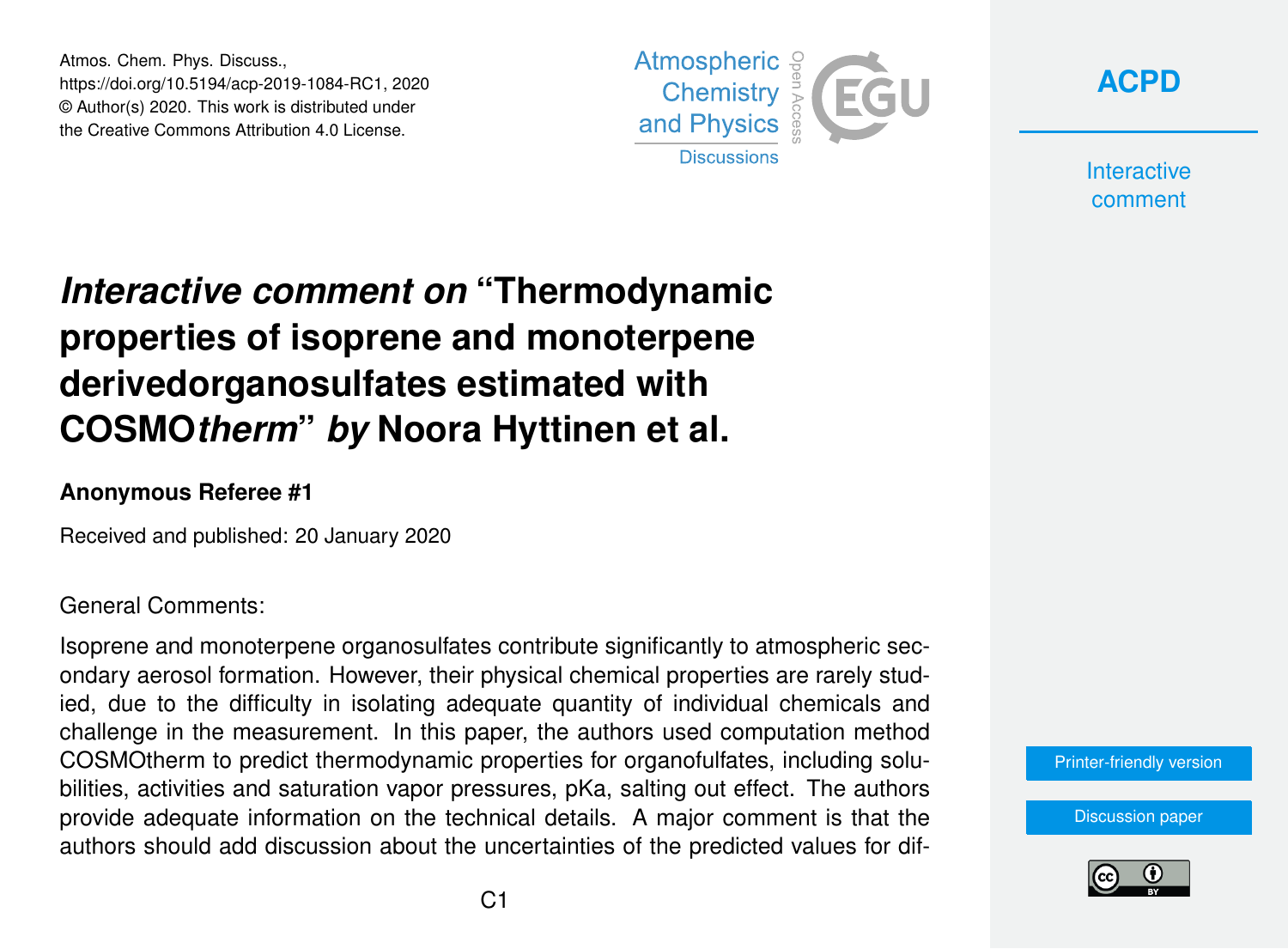ferent properties. This could be either from literature that have used COSMOtherm to predict different physical-chemical properties (e.g. Henry's law constants, solubility, pKa, salting out effect, saturation vapor pressure, etc.) or from the own estimation.

Specific comments:

Line 67, the authors may consider describing COSMOtherm more here, since majority of the readers of this paper are not familiar with the program.

Line 104, in reality, OS likely have conformers with intramolecular hydrogen bonds, what is the uncertainty if the intramolecular hydrogen bonding is not considered (or only include conformers containing no intramolecular hydrogen bonds) in the calculation? In addition, is the version of COSMOtherm program used by Kurten et al. (2018) the same as in this paper, if not, are there any improvement with intramolecular hydrogen bond representation in the updated version of COSMOtherm?

Section 3.2, it was mentioned early that organosulfates dissociate significantly in pure water, did the authors consider dissociation of organosulfates when calculating solubility in ammonium sulfate or bisulfate solutions?

Line 206, it seems that the authors used hydrated sodium cations for the description of sodium cation solvation for organosulfate sodium salts. Did they use hydrated salt ions for ammonium sulfate and ammonium bisulfate? If not, why?

Line 263 and others, the authors mentioned 0.09 mole fraction salt solution in multiple places in the paper. Why is 0.09 mole fraction used? Is this the saturation concentration of a salt in water?

Line 413, Figure 4 and 9 show the influence of ammonium sulfate and ammonium bisulfate on solubility and Henry's law constants for different species. I understand that there are no experimental data available to validate the predicted values for the species of interest. However, the authors should do calculations for chemicals with experimental data available to validate the model prediction. Especially, since the previous publica**[ACPD](https://www.atmos-chem-phys-discuss.net/)**

**Interactive** comment

[Printer-friendly version](https://www.atmos-chem-phys-discuss.net/acp-2019-1084/acp-2019-1084-RC1-print.pdf)

[Discussion paper](https://www.atmos-chem-phys-discuss.net/acp-2019-1084)